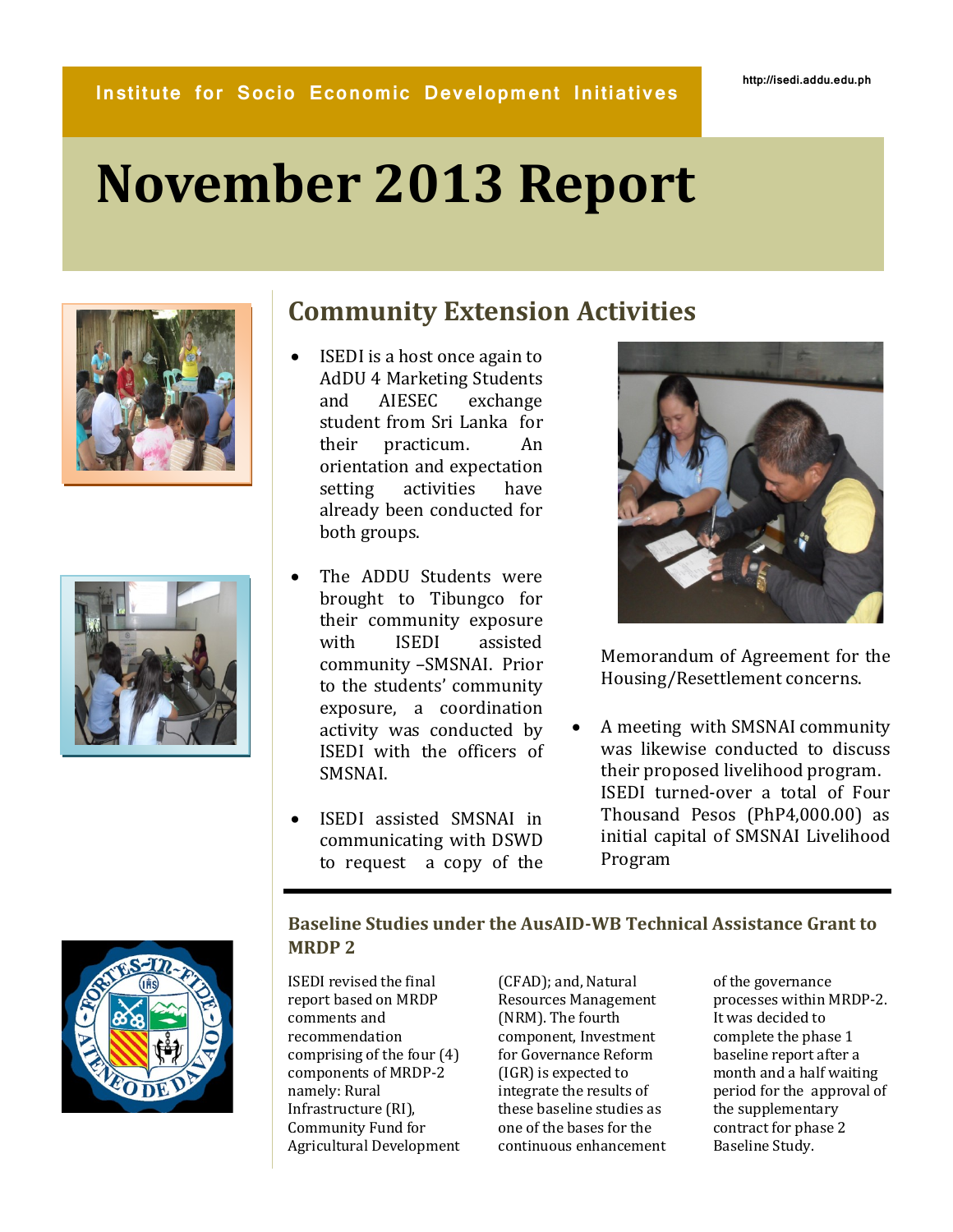# **Livelihood and Enterprise Development Program**



*Apo ni Lola New Bldg*



*Elmars Porkskin newly painted store*

| <b>Craft Villages</b><br><b>Monitoring</b>                                                              | <b>Results/Feedback</b>                                                                                                                                                                                                                                                                                                                                                                                                                                                                                                                                                          |
|---------------------------------------------------------------------------------------------------------|----------------------------------------------------------------------------------------------------------------------------------------------------------------------------------------------------------------------------------------------------------------------------------------------------------------------------------------------------------------------------------------------------------------------------------------------------------------------------------------------------------------------------------------------------------------------------------|
| <b>Elmars Porkskin</b><br>(Monitored by: Geoffrey)<br>Carl E. Mariano)                                  | The store has a new look after a store make-<br>$\bullet$<br>over.<br>Sales for November 2013 was very low (net of<br>10,000.00) and this could have been due to<br>Typhoon Yolanda.<br>The enterprise continuous to maintain seven<br>employees, 2 in Bankerohan and 5 in<br>Inawayan, Toril<br>Elmar's still supplies Gaisano Mall, HB1 and<br>Ecoland transport terminal                                                                                                                                                                                                      |
| Apo ni Lola<br>(Monitored by: Miriam<br>C. Rojas)                                                       | Apo ni Lola's 3-storey new building is<br>$\bullet$<br>financed by DBP for a loan P 2.5M<br>A total of 25 regular employees (10 Male and<br>٠<br>15 Female) with minimum salaries and wages<br>plus benefits eg. SSS, PHIC and HDMF is<br>maintained by the enterprise.<br>Based on the owner's feedback (Mr. Arnel<br>Raakin), the monthly gross income is more or<br>less eight hundred thousand (Php800,000.00)<br>pesos. The 70-80% goes to their expenses and<br>the 20% servea as their net income.<br>Their employees acquired trainings from DOST<br>$\bullet$<br>& DTI. |
| Baganihan Agri-Eco<br><b>Ventures Cooperative</b><br>(BAVC)<br>(Monitored by: Maria<br>Cristy D. Yuson) | The PO no longer hold regular meetings<br>$\bullet$<br>There is immediate need to conduct re-<br>$\bullet$<br>organization activity and direction setting.<br>There is plan to link the PO with City<br>Agriculture and DOST                                                                                                                                                                                                                                                                                                                                                     |
| Mapico People's<br>Improvement<br>Cooperative (MAPICO)<br>(Monitored by: Gloria N.<br>Penera)           | Current operations of the cooperative are:<br>$\bullet$<br>1) Furniture making on sala sets, bed<br>(single and double deck), panel door and<br>dining sets. These furnitures have ready<br>market outlet at Boulevard, Davao City; 2)<br>Buy and sell of charcoal; 3) Banana<br>(latundan, lakatan & cardaba) Marketing;<br>4) Bakery and: 5) Consumer Store-selling<br>of basic commodities to the coop and non<br>coop members.                                                                                                                                               |
|                                                                                                         | To date, MAPICO has a total asset of P4,434,186.31<br>based on the audited financial statement . It's paid<br>capital is P121,862.85.                                                                                                                                                                                                                                                                                                                                                                                                                                            |

The coop has employed a total of 20 coop and non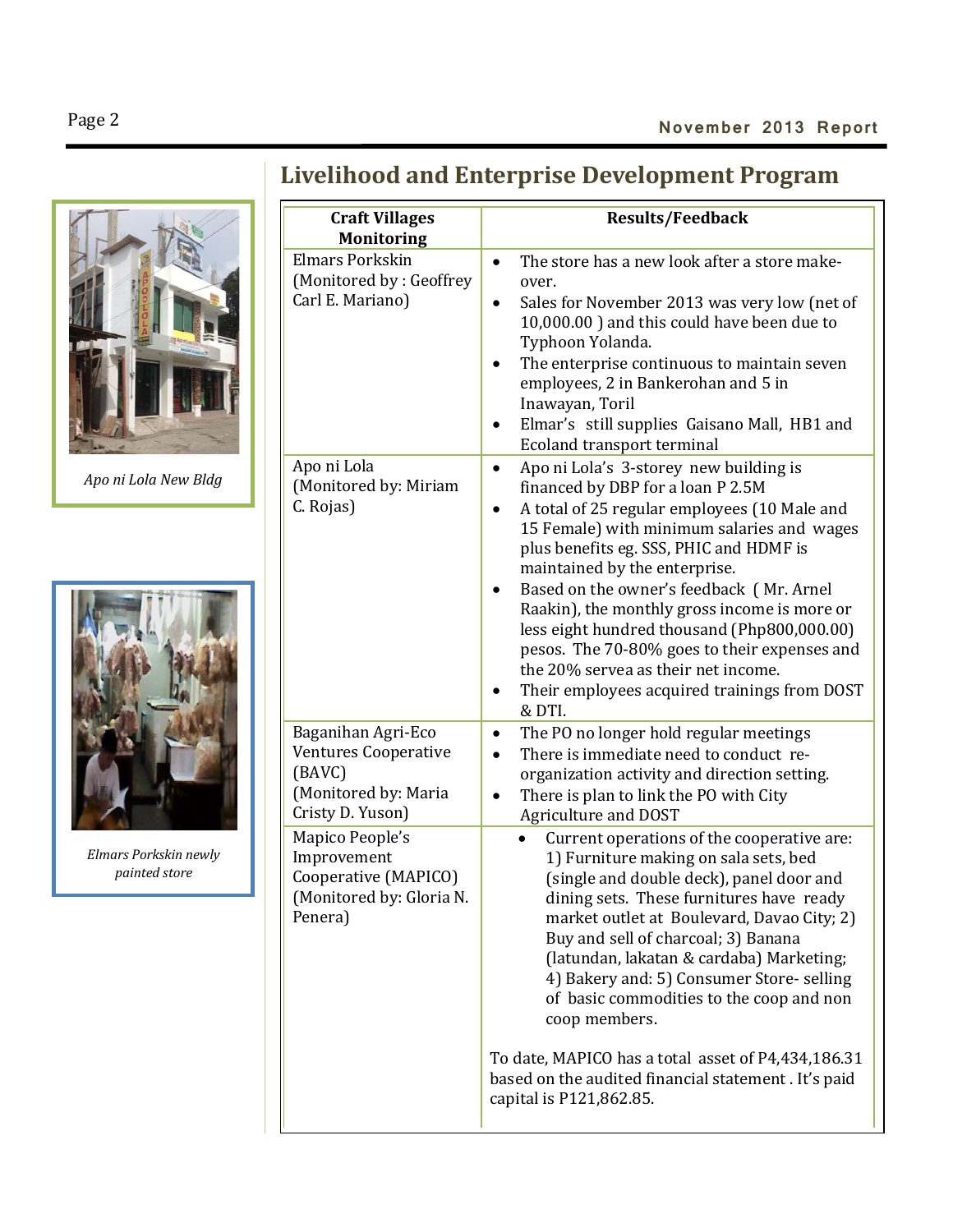## **November 2013 Report Page 3**

#### **DAR ARCCESS Progress and Process Monitoring**

The Progress and Process Monitoring (PPM) of the Agrarian Reform Community Connectivity and Economic Support Services (ARCCESS) Program covers the Agrarian Reform Clusters (ARCs) in five provinces of Region 11: Compostela Valley, Davao Oriental, Davao del, Davao City and Davao del Norte. The Subprojects subjected to progress and process monitoring include:

- A. Integrated Palay Production and Marketing (2 Subprojects in Compostela Valley)
- B. Integrated Rice Production and Marketing – Tagum City, Asuncion, New Corella, Kapalong, and Talaingod
- C. Cavendish Banana Processing – Panabo, Carmen and Sto. Tomas
- D. Copra Trading (2 subprojects in Davao Oriental)
- E. Cacao Production Project (2 subprojects) – Davao City
- F. Modified Organic Rice Farming (2

subprojects) – Magsaysay, Davao del Sur

G. Sugarcane Block Farming (Davao del Sur)

ISEDI has submitted its Inception Report to DAR . The reports has already been accepted and approved by DAR Region 11.

The month of November was spent with series of

project orientation and courtesy calls to the DAR Provincial Offices, ARBOs and Professional Service Provides. In addition, the ISEDI PPM team conducted areas visit to conduct baseline study and validation of the NADA (Needs and Design Assessment). So far, only 1 training had been conducted by PSP in Davao del Sur. The training was on Strategic Planning participated by the 2 lead ARBO's (SMMPC and